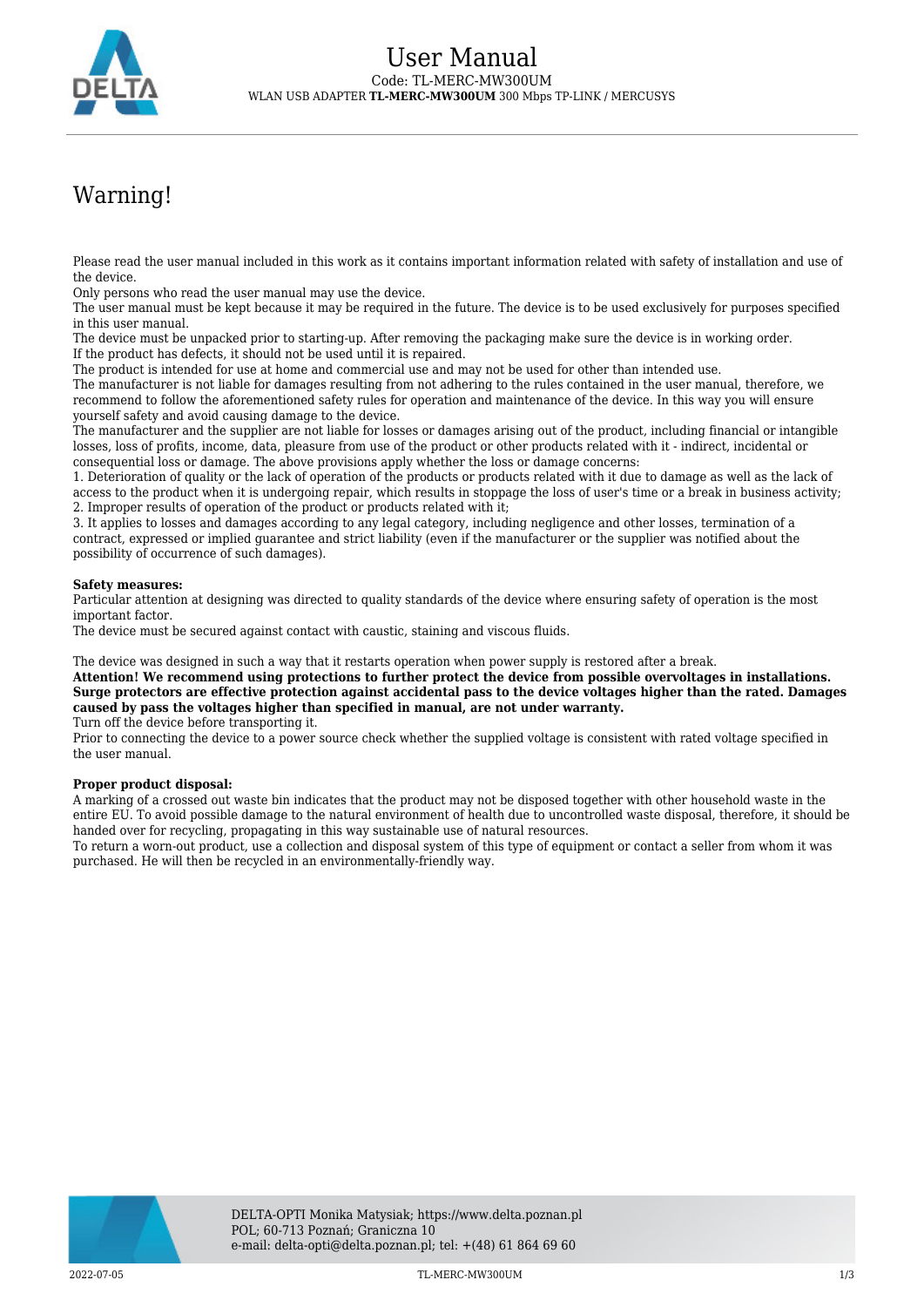

### User Manual Code: TL-MERC-MW300UM WLAN USB ADAPTER **TL-MERC-MW300UM** 300 Mbps TP-LINK / MERCUSYS

Wireless card is practical wireless adapter for use in WiFi networks. The adapter/card is connected to USB port, so it is well suited for portable computers.

Enhanced encryption capabilities allow to protect the connections against unauthorized access.

Configuration of the card is very easy. The included software enables the user to monitor operation and transmission parameters. In addition, the device can also work as a wireless access point, increasing the functionality of the existing wired network by Wi-Fi connection.



| Supported standards:           | IEEE 802.11 b/g/n                                                                                                                                                                                                |
|--------------------------------|------------------------------------------------------------------------------------------------------------------------------------------------------------------------------------------------------------------|
| Supported transmission speeds: | 300 Mbps                                                                                                                                                                                                         |
| Operation modes:               | • Wireless network adapter                                                                                                                                                                                       |
| Antenna type:                  | Indoor                                                                                                                                                                                                           |
| Interface:                     | <b>USB 2.0</b>                                                                                                                                                                                                   |
| Frequency range:               | 2.4 GHz  2.4835 GHz                                                                                                                                                                                              |
| Receiver sensitivity:          | • 270M: -62 dBm @ 10% PER<br>• 130M: -65 dBm @ 10% PER<br>• 108M : −68 dBm @ 10% PER<br>• 54M: -68 dBm @ 10% PER<br>• 11M: -85 dBm @ 10% PER<br>$\cdot$ 6M : -88 dBm @ 10% PER<br>$\cdot$ 1M : -90 dBm @ 10% PER |
| Transmitter power:             | $< 20$ dBm                                                                                                                                                                                                       |
| Security measures:             | WEP, WPA/WPA2, WPA-PSK/WPA2-PSK                                                                                                                                                                                  |
| Included drivers:              | Windows XP/7/8/8.1/10 (32/64bit)                                                                                                                                                                                 |
| Main features:                 | • Enable/disable wireless network<br>• Wireless transmission statistics<br>• Hotspot<br>• The product has a very small dimensions                                                                                |
| Certificates:                  | CE, RoHS                                                                                                                                                                                                         |
| Operation temp:                | 0 °C  40 °C                                                                                                                                                                                                      |
| Weight:                        | $0.006$ kg                                                                                                                                                                                                       |
| Dimensions:                    | 43 x 17 x 8 mm                                                                                                                                                                                                   |



DELTA-OPTI Monika Matysiak; https://www.delta.poznan.pl POL; 60-713 Poznań; Graniczna 10 e-mail: delta-opti@delta.poznan.pl; tel: +(48) 61 864 69 60